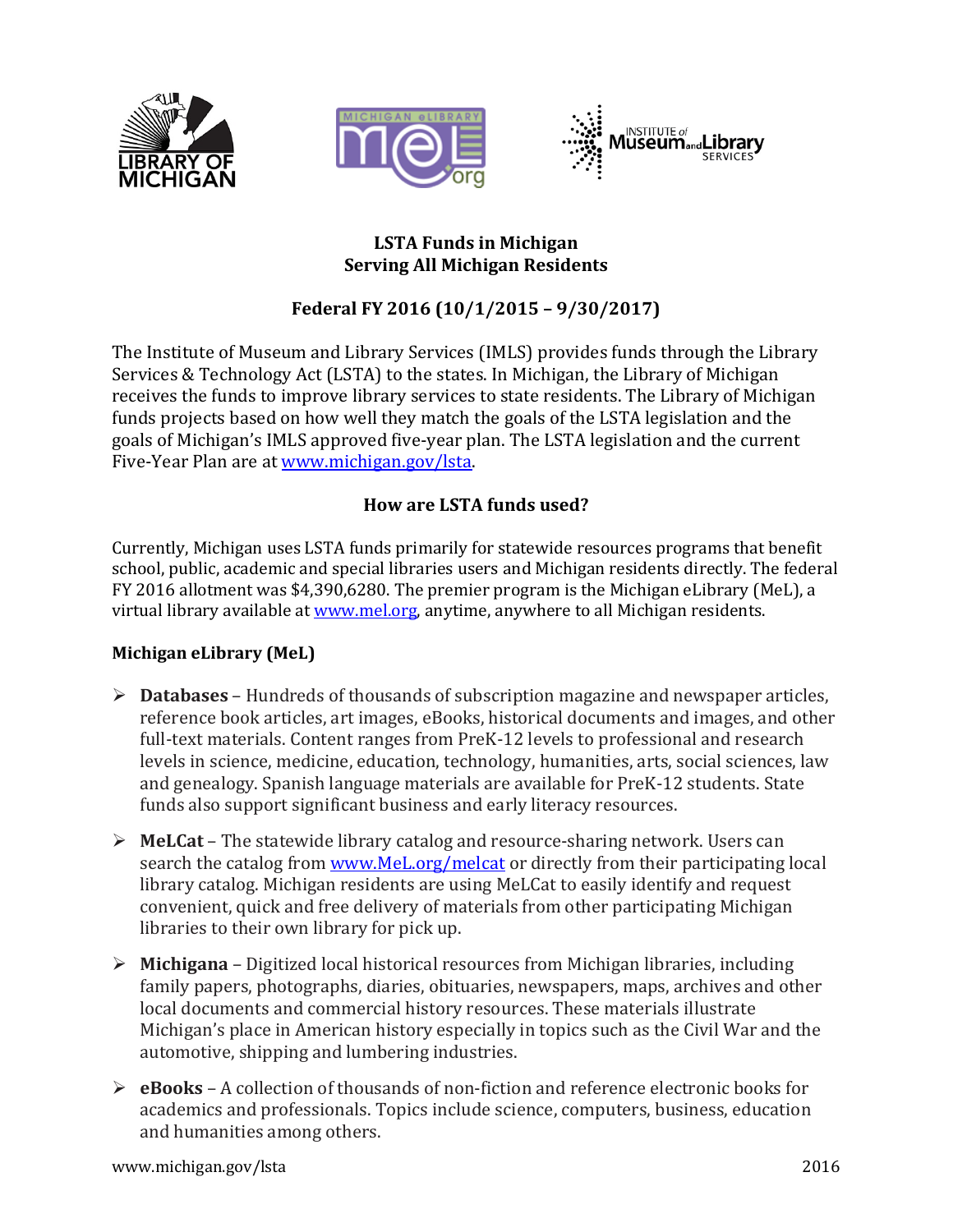**Tests, Tutorials & Workforce Development** – A comprehensive, interactive site with occupational, licensing and academic practice tests and tutorials for K-16 and job seekers, from the GED to the GRE.

#### **Other Major Statewide Programs**

- **Early Literacy** High-quality, resource-filled summer reading manuals from the Collaborative Summer Library Program are provided to public libraries, saving the libraries both staff time and money. Support for the Ready to Read early literacy program also helped provide quality early literacy programming and training to children's librarians as they work with families in their communities.
- $\triangleright$  **Ploud** Michigan participates in this nation-wide collaborative to provide high quality, easy to use web sites for public libraries, giving their communities online access to statewide resources. At the end of state FY 2017 the project served 98 small and rural communities.
- **Continuing Education for Librarians** LSTA funds sponsored Library of Michigan and partner organization conferences, workshops, webinars and online continuing education resources for librarians and trustees throughout the state, giving library staff the opportunity to learn new techniques and methods to reach underserved residents.
- **Grants** LSTA funds small summer programming grants for public libraries in the areas of technology, children & teen programs, and various forms of literacy. LSTA also funds collaborative community projects for public, academic and school libraries that focus on the IMLS priorities.

### **How does Michigan receive LSTA funds?**

Congress funds the Library Services & Technology Act annually through an appropriation to the Institute of Museum and Library Services. IMLS then allocates the funds through a formula with a base amount per state plus a per capita amount. To receive LSTA funds, the State of Michigan must both match the federal funds and maintain a level of effort through state or private funds.

Matching funds may be state or private and must equal approximately 50% of the federal allotment. States must meet the matching requirement to receive the allotment.

Maintenance of effort is determined by a three-year average of state funds. These funds must be spent on libraries in a way that supports the purpose of the LSTA Act. In Michigan, that funding is primarily state aid to public libraries. If the three-year average of state aid to public libraries falls, the LSTA allotment amount falls by the same percentage.